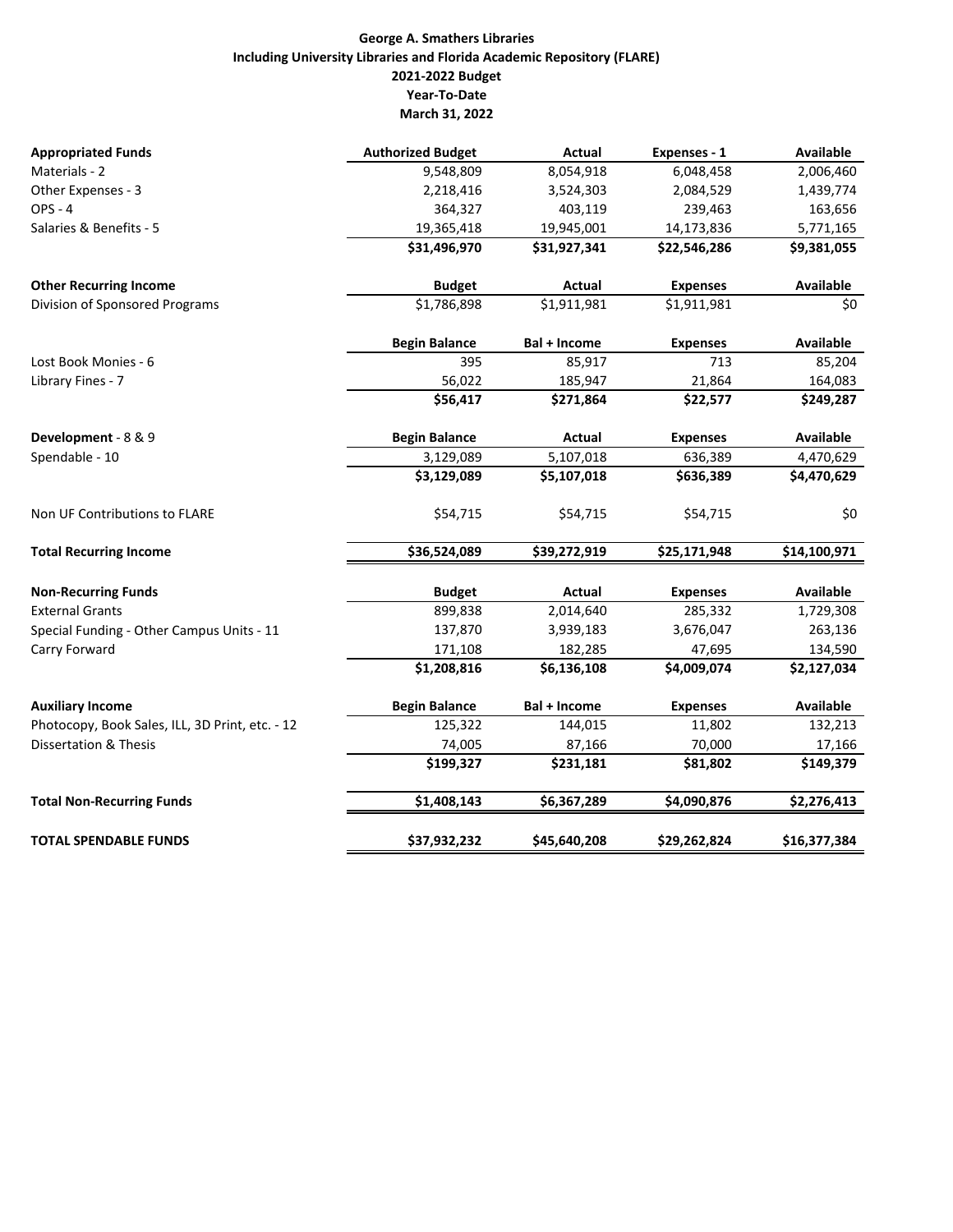## **George A. Smathers Libraries Including University Libraries and Florida Academic Repository (FLARE) 2021‐2022 Budget Year‐To‐Date March 31, 2022**

#### **Notes: FY 21‐22 Budget Year‐To‐Date 3/31/22**

1 ‐ Includes expenses as well as encumbered funds

2 ‐ Authorized Budget includes a \$250,000 decrease compared to FY 20‐21 due to 2% UF Budget Cut. Actual Budget includes \$36,338 transferred to FLARE for FY 20‐21 end of year material expenditures; \$1,271,430 transferred to Other Expenses for FY 20‐21 end of year material expenditures; \$58,326 transferred to Lost Book Monies for FY 20‐21 end of year material expenditures; \$56,995 transferred to Library Fines for FY 20‐21 end of year material expenditures; \$70,802 transferred to Special Funding ‐ Other Campus Units for FY 20‐21 end of year material expenditures

3 ‐ Authorized Budget includes a \$59,869 increase compared to FY 20‐21 due to reallocation and the 2% UF Budget Cut. Actual Budget includes \$1,307,768 transferred from Materials for FY 20‐21 end of year material expenditures; \$10,167 transferred to OPS for LTS non‐recurring funding; \$66,000 transferred to OPS for Security Assistants; \$37,375 transferred from OPS for additional FLARE funding; and \$36,911 transferred from Salaries & Benefits for additional FLARE funding

4 ‐ Authorized Budget includes a \$2,732 decrease compared to FY 20‐21 due to reallocation. Actual Budget includes \$10,167 transferred from Other Expenses for LTS non-recurring funding; \$66,000 transferred from Other Expenses for Security Assistants; and \$37,375 transferred to Other Expenses for additional FLARE funding

5 - Authorized Budget includes a \$172,114 decrease compared to FY 20-21 due to 2% UF Budget Cut, reallocation, and fully budgeting for FLARE time limited positions changed to not time limited. Actual budget includes \$47,361 for Artificial Inteligence (AI) position; \$36,911 transferred to Other Expenses for additional FLARE funding; \$24,156 transferred from University for FY 22 Faculty promotions; and \$544,977 transferred from University for FY 22 Merit Raises

6 ‐ Balance & Income amount includes \$58,326 transferred from Materials for FY 20‐21 end of year material expenditures; and \$16,304 in UF COVID Relief funds

7 ‐ Balance & Income amount includes \$56,995 transferred from Materials for FY 20‐21 end of year material expenditures; and \$60,227 in UF COVID Relief funds

8 ‐ Endowment value as of 12/31/21 is \$25,404,373, investment earnings only reported by Foundation on a quarterly basis

9 ‐ Cash Only, New Gift Income YTD totals \$603,394

10 ‐ Actual includes \$581,925 in earning on endowments YTD

11 ‐ Authorized Budget and Actual Budget includes \$137,870 in unexpended prior year funds. Actual Budget includes \$760 in unspent FY 20‐21 Tech Fee funds reverted; \$9,469 in unspent FY 20‐21 Student Gov funds reverted; \$70,802 transferred from Materials for FY 20‐21 end of year material expenditures; \$13,000 from Student Gov for 24/7 Fall final week FY 21‐22; \$80,583 from Dual Career Services; \$1,839,000 for additional Materials support from Provost; \$12,000 from IFAS for year 4 of 5 Marston Endnote Project; \$16,000 from Honors Program for instruction; and \$75,850 for Faculty Enhancement Opportunity Award; \$5,409 transferred to UF Research department for M. Leonard; \$1,625,000 for LW shelving repair project; \$15,083 from CLAS for the STEM Istruction Librarian for year 1 of 2; and \$69,633 from St. Augustine for Staff and OPS positions

12 - Balance & Income amount includes \$5,420 for 3D Printing from UF COVID Relief funds